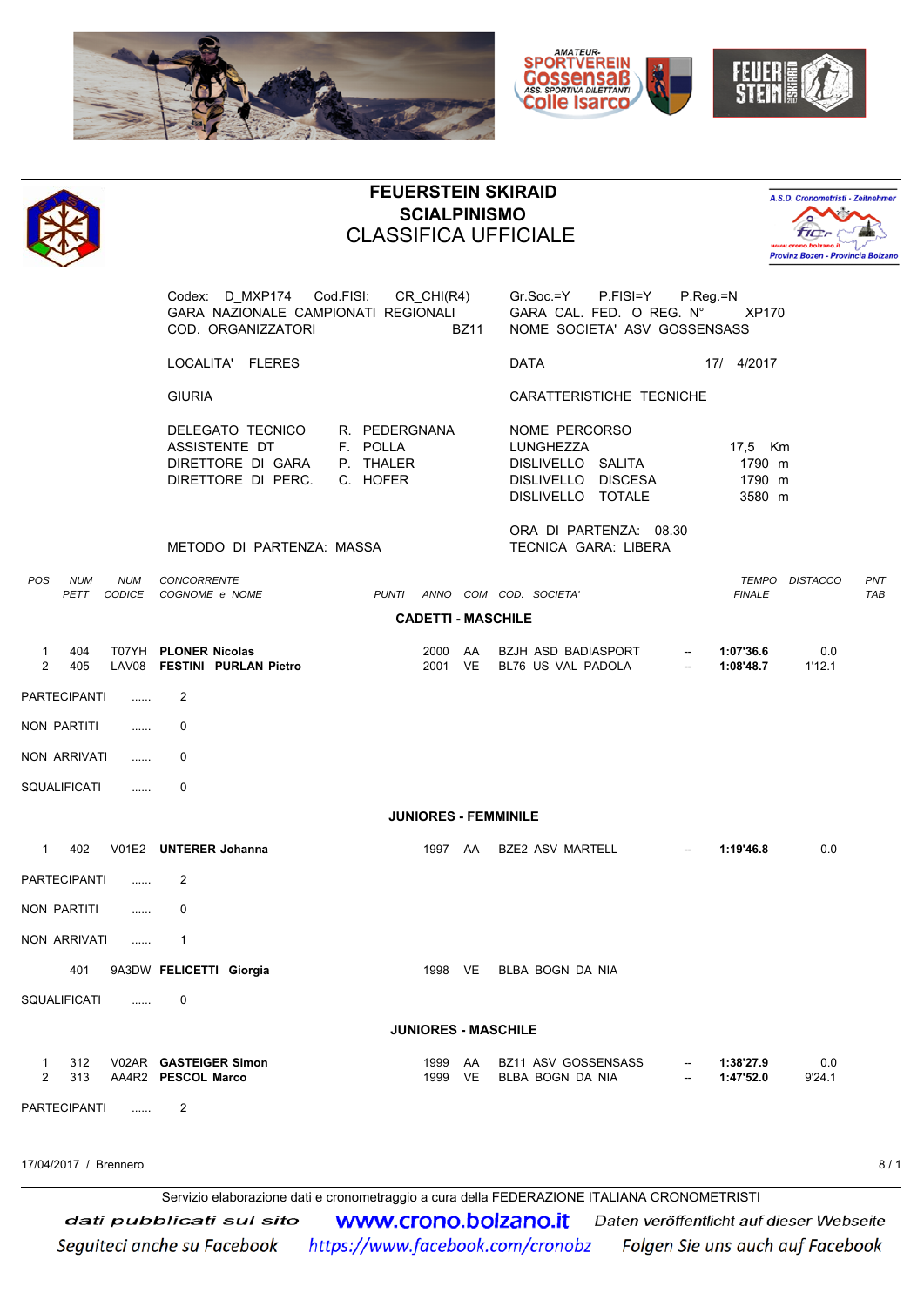| <b>POS</b>                                                                                                                    | <b>NUM</b><br>PETT                                                                                                                            | <b>NUM</b><br><b>CODICE</b>               | <b>CONCORRENTE</b><br>COGNOME e NOME                                                                                                                                                                                                                                                                                                                                                                                                                                                                                                                                                          | <b>PUNTI</b> | ANNO                                                                                                                                                                                 | COM                                                                                                                                        | COD. SOCIETA                                                                                                                                                                                                                                                                                                                                                                                                                                                                                                                               |                                                                                                                                                                                                                                                                                                                                                                                                                                                                                                  | <b>TEMPO</b><br><b>FINALE</b>                                                                                                                                                                                                                                                                           | <b>DISTACCO</b>                                                                                                                                                                                                                                  | PNT<br>TAB |
|-------------------------------------------------------------------------------------------------------------------------------|-----------------------------------------------------------------------------------------------------------------------------------------------|-------------------------------------------|-----------------------------------------------------------------------------------------------------------------------------------------------------------------------------------------------------------------------------------------------------------------------------------------------------------------------------------------------------------------------------------------------------------------------------------------------------------------------------------------------------------------------------------------------------------------------------------------------|--------------|--------------------------------------------------------------------------------------------------------------------------------------------------------------------------------------|--------------------------------------------------------------------------------------------------------------------------------------------|--------------------------------------------------------------------------------------------------------------------------------------------------------------------------------------------------------------------------------------------------------------------------------------------------------------------------------------------------------------------------------------------------------------------------------------------------------------------------------------------------------------------------------------------|--------------------------------------------------------------------------------------------------------------------------------------------------------------------------------------------------------------------------------------------------------------------------------------------------------------------------------------------------------------------------------------------------------------------------------------------------------------------------------------------------|---------------------------------------------------------------------------------------------------------------------------------------------------------------------------------------------------------------------------------------------------------------------------------------------------------|--------------------------------------------------------------------------------------------------------------------------------------------------------------------------------------------------------------------------------------------------|------------|
|                                                                                                                               | NON PARTITI                                                                                                                                   |                                           | 0                                                                                                                                                                                                                                                                                                                                                                                                                                                                                                                                                                                             |              |                                                                                                                                                                                      |                                                                                                                                            |                                                                                                                                                                                                                                                                                                                                                                                                                                                                                                                                            |                                                                                                                                                                                                                                                                                                                                                                                                                                                                                                  |                                                                                                                                                                                                                                                                                                         |                                                                                                                                                                                                                                                  |            |
|                                                                                                                               | NON ARRIVATI                                                                                                                                  | .                                         | 0                                                                                                                                                                                                                                                                                                                                                                                                                                                                                                                                                                                             |              |                                                                                                                                                                                      |                                                                                                                                            |                                                                                                                                                                                                                                                                                                                                                                                                                                                                                                                                            |                                                                                                                                                                                                                                                                                                                                                                                                                                                                                                  |                                                                                                                                                                                                                                                                                                         |                                                                                                                                                                                                                                                  |            |
|                                                                                                                               | SQUALIFICATI                                                                                                                                  | .                                         | 0                                                                                                                                                                                                                                                                                                                                                                                                                                                                                                                                                                                             |              |                                                                                                                                                                                      |                                                                                                                                            |                                                                                                                                                                                                                                                                                                                                                                                                                                                                                                                                            |                                                                                                                                                                                                                                                                                                                                                                                                                                                                                                  |                                                                                                                                                                                                                                                                                                         |                                                                                                                                                                                                                                                  |            |
|                                                                                                                               |                                                                                                                                               |                                           |                                                                                                                                                                                                                                                                                                                                                                                                                                                                                                                                                                                               |              | <b>ESPOIR - MASCHILE</b>                                                                                                                                                             |                                                                                                                                            |                                                                                                                                                                                                                                                                                                                                                                                                                                                                                                                                            |                                                                                                                                                                                                                                                                                                                                                                                                                                                                                                  |                                                                                                                                                                                                                                                                                                         |                                                                                                                                                                                                                                                  |            |
| 1<br>2<br>3<br>4                                                                                                              | 79<br>78<br>85<br>81                                                                                                                          | T0356<br>AA17P<br>72TRY                   | WOEYK OBERARZBACHER Manuel<br><b>AINHAUSER Thomas</b><br><b>OBERBACHER Alex</b><br><b>BOLOGNANI Daniele</b>                                                                                                                                                                                                                                                                                                                                                                                                                                                                                   | 81.97        | 1994<br>1995<br>1994<br>1994                                                                                                                                                         | AA<br>AA<br>AA<br>TN                                                                                                                       | BZJL ASD SKIALPRACE A<br><b>BZ44 ASC SARNTAL</b><br><b>BZF9 SC GHERDEINA</b><br>TNKO DEBOI SKI TEAM                                                                                                                                                                                                                                                                                                                                                                                                                                        | $\overline{\phantom{a}}$<br>--<br>$\overline{\phantom{a}}$                                                                                                                                                                                                                                                                                                                                                                                                                                       | 1:44'06.6<br>1:45'57.1<br>1:52'29.6<br>2:11'02.0                                                                                                                                                                                                                                                        | 0.0<br>1'50.5<br>8'23.0<br>26'55.4                                                                                                                                                                                                               |            |
|                                                                                                                               | <b>PARTECIPANTI</b>                                                                                                                           |                                           | 4                                                                                                                                                                                                                                                                                                                                                                                                                                                                                                                                                                                             |              |                                                                                                                                                                                      |                                                                                                                                            |                                                                                                                                                                                                                                                                                                                                                                                                                                                                                                                                            |                                                                                                                                                                                                                                                                                                                                                                                                                                                                                                  |                                                                                                                                                                                                                                                                                                         |                                                                                                                                                                                                                                                  |            |
|                                                                                                                               | NON PARTITI                                                                                                                                   | .                                         | 0                                                                                                                                                                                                                                                                                                                                                                                                                                                                                                                                                                                             |              |                                                                                                                                                                                      |                                                                                                                                            |                                                                                                                                                                                                                                                                                                                                                                                                                                                                                                                                            |                                                                                                                                                                                                                                                                                                                                                                                                                                                                                                  |                                                                                                                                                                                                                                                                                                         |                                                                                                                                                                                                                                                  |            |
|                                                                                                                               | <b>NON ARRIVATI</b>                                                                                                                           | .                                         | 0                                                                                                                                                                                                                                                                                                                                                                                                                                                                                                                                                                                             |              |                                                                                                                                                                                      |                                                                                                                                            |                                                                                                                                                                                                                                                                                                                                                                                                                                                                                                                                            |                                                                                                                                                                                                                                                                                                                                                                                                                                                                                                  |                                                                                                                                                                                                                                                                                                         |                                                                                                                                                                                                                                                  |            |
|                                                                                                                               | SQUALIFICATI                                                                                                                                  | .                                         | 0                                                                                                                                                                                                                                                                                                                                                                                                                                                                                                                                                                                             |              |                                                                                                                                                                                      |                                                                                                                                            |                                                                                                                                                                                                                                                                                                                                                                                                                                                                                                                                            |                                                                                                                                                                                                                                                                                                                                                                                                                                                                                                  |                                                                                                                                                                                                                                                                                                         |                                                                                                                                                                                                                                                  |            |
|                                                                                                                               |                                                                                                                                               |                                           |                                                                                                                                                                                                                                                                                                                                                                                                                                                                                                                                                                                               |              | <b>SENIORES - FEMMINILE</b>                                                                                                                                                          |                                                                                                                                            |                                                                                                                                                                                                                                                                                                                                                                                                                                                                                                                                            |                                                                                                                                                                                                                                                                                                                                                                                                                                                                                                  |                                                                                                                                                                                                                                                                                                         |                                                                                                                                                                                                                                                  |            |
| 1<br>2<br>3<br>4<br>5<br>6                                                                                                    | 303<br>307<br>302<br>305<br>301<br>309                                                                                                        | T09CF                                     | N02YN THEOCHARIS Maria Dimitra<br>AAHZW STUFFER Birgit<br><b>OBLASSER Barbara</b><br><b>WEISSTEINER Marlene</b><br>CA17K MENARDI Susanna<br>LAMDZ BERNAZZOLI Anna Maria                                                                                                                                                                                                                                                                                                                                                                                                                       |              | 1992<br>1976<br>1982<br>1976<br>1988<br>1976                                                                                                                                         | AA<br><b>AUT</b><br>AA<br><b>VE</b>                                                                                                        | FVG UD58 US ALDO MORO<br>BZ11 ASV GOSSENSASS<br>KOHLA CRAZY NRG<br>BZJL ASD SKIALPRACE A<br>BLBA BOGN DA NIA<br>CAE PR4A KINO MANA SKIALP                                                                                                                                                                                                                                                                                                                                                                                                  | --<br>$\overline{\phantom{a}}$<br>--<br>--<br>$\overline{\phantom{a}}$                                                                                                                                                                                                                                                                                                                                                                                                                           | 1:36'12.8<br>1:38'57.2<br>1:42'33.2<br>1:58'59.4<br>2:05'41.3<br>2:29'21.6                                                                                                                                                                                                                              | 0.0<br>2'44.4<br>6'20.4<br>22'46.6<br>29'28.5<br>53'08.8                                                                                                                                                                                         |            |
|                                                                                                                               | <b>PARTECIPANTI</b>                                                                                                                           | 1.1.1.1                                   | 6                                                                                                                                                                                                                                                                                                                                                                                                                                                                                                                                                                                             |              |                                                                                                                                                                                      |                                                                                                                                            |                                                                                                                                                                                                                                                                                                                                                                                                                                                                                                                                            |                                                                                                                                                                                                                                                                                                                                                                                                                                                                                                  |                                                                                                                                                                                                                                                                                                         |                                                                                                                                                                                                                                                  |            |
|                                                                                                                               | NON PARTITI                                                                                                                                   | .                                         | 0                                                                                                                                                                                                                                                                                                                                                                                                                                                                                                                                                                                             |              |                                                                                                                                                                                      |                                                                                                                                            |                                                                                                                                                                                                                                                                                                                                                                                                                                                                                                                                            |                                                                                                                                                                                                                                                                                                                                                                                                                                                                                                  |                                                                                                                                                                                                                                                                                                         |                                                                                                                                                                                                                                                  |            |
|                                                                                                                               | NON ARRIVATI                                                                                                                                  | .                                         | 0                                                                                                                                                                                                                                                                                                                                                                                                                                                                                                                                                                                             |              |                                                                                                                                                                                      |                                                                                                                                            |                                                                                                                                                                                                                                                                                                                                                                                                                                                                                                                                            |                                                                                                                                                                                                                                                                                                                                                                                                                                                                                                  |                                                                                                                                                                                                                                                                                                         |                                                                                                                                                                                                                                                  |            |
|                                                                                                                               | SQUALIFICATI                                                                                                                                  | .                                         | 0                                                                                                                                                                                                                                                                                                                                                                                                                                                                                                                                                                                             |              |                                                                                                                                                                                      |                                                                                                                                            |                                                                                                                                                                                                                                                                                                                                                                                                                                                                                                                                            |                                                                                                                                                                                                                                                                                                                                                                                                                                                                                                  |                                                                                                                                                                                                                                                                                                         |                                                                                                                                                                                                                                                  |            |
|                                                                                                                               |                                                                                                                                               |                                           |                                                                                                                                                                                                                                                                                                                                                                                                                                                                                                                                                                                               |              | <b>SENIORES - MASCHILE</b>                                                                                                                                                           |                                                                                                                                            |                                                                                                                                                                                                                                                                                                                                                                                                                                                                                                                                            |                                                                                                                                                                                                                                                                                                                                                                                                                                                                                                  |                                                                                                                                                                                                                                                                                                         |                                                                                                                                                                                                                                                  |            |
| 1<br>2<br>3<br>4<br>5<br>6<br>7<br>8<br>9<br>10<br>11<br>12<br>13<br>14<br>15<br>16<br>17<br>18<br>19<br>20<br>21<br>22<br>23 | 2<br>23<br>54<br>$\mathbf{1}$<br>63<br>83<br>41<br>84<br>35<br>69<br>26<br>61<br>16<br>8<br>3<br>88<br>68<br>72<br>43<br>73<br>38<br>19<br>59 | M09A6<br>LAA8J<br>4H8CP<br>A0248<br>1FC5J | <b>THOENI David</b><br><b>FEDRIZZI Gabriele</b><br><b>REICHEGGER Manfred</b><br>3WYXA DE SIMONE Roberto<br>R0D8D STOFNER Martin<br><b>ASCHBACHER Daniel</b><br><b>HOCHSTAFFL Marc</b><br>EAM8Y KOFLER Horst<br>0TN84 POLIG Alexander<br>M09H0 NIEDERWIESER Christoph<br>R0D8A GOSTNER Elmar<br>R0D8C KEIM Stefan<br>03R7M ROVETTA Giordano<br>V03TE NOCKER Michael<br><b>TANEL Matteo</b><br><b>MIRIBUNG Richard</b><br>CAK5T KEIM Alexander<br>W04ZR GRABER Fabian<br>3RDR5 IRSARA Michael<br><b>KOFLER Herwig</b><br>W04ZT TATZ Jonas<br>W0AT9 PEDERIVA Damiano<br>3WWX8 DECRESTINA Michele |              | 1983<br>1992<br>1977<br>1984<br>1985<br>1987<br>1985<br>1975<br>1980<br>1974<br>1979<br>1984<br>1974<br>1991<br>1993<br>1988<br>1976<br>1993<br>1975<br>1985<br>1992<br>1973<br>1986 | AA<br>TN<br>AA<br>AA<br>AA<br>AUT<br>AUT<br>AA<br>AA<br>AA<br>AA<br>AA<br>AC<br>AA<br>AA<br>TN<br>AA<br><b>VE</b><br>AUT<br>AA<br>VE<br>TN | BZ11 ASV GOSSENSASS<br>TND1 BRENTA TEAM<br>GM01 CS ESERCITO<br>BZ11 ASV GOSSENSASS<br>BZ44 ASC SARNTAL<br>LA SPORTIVA MOUN<br><b>WEISSSEE GLETSCH</b><br>BZJL ASD SKIALPRACE A<br>BZ13 RG WIPPTAL ASV<br>BZJL ASD SKIALPRACE A<br>BZ11 ASV GOSSENSASS<br><b>BZ11 ASV GOSSENSASS</b><br><b>BS92 UGOLINI SKI</b><br>BZJL ASD SKIALPRACE A<br>GM01 CS ESERCITO<br>BLBA BOGN DA NIA<br>CAE PR4A KINO MANA SKIALP<br>BZ11 ASV GOSSENSASS<br>BLBA BOGN DA NIA<br>DOLOMITE BIKE<br>BZ11 ASV GOSSENSASS<br>BLBA BOGN DA NIA<br>TN45 SKI TEAM FASSA | $\overline{\phantom{a}}$<br>$\overline{a}$<br>--<br>$\overline{\phantom{a}}$<br>$\hspace{0.05cm}$<br>$\overline{\phantom{a}}$<br>--<br>$\overline{\phantom{a}}$<br>$\overline{\phantom{a}}$<br>$\overline{\phantom{a}}$<br>$\hspace{0.05cm}$<br>$\hspace{0.05cm}$<br>$\hspace{0.05cm}$<br>$\overline{\phantom{a}}$<br>$\hspace{0.05cm}$<br>$\hspace{0.05cm}$<br>--<br>$\overline{\phantom{a}}$<br>$\hspace{0.05cm}$<br>$\overline{\phantom{a}}$<br>$\hspace{0.05cm}$<br>$\overline{\phantom{a}}$ | 1:38'33.2<br>1:39'48.3<br>1:40'05.5<br>1:41'00.3<br>1:41'17.4<br>1:42'32.4<br>1:43'59.2<br>1:46'15.0<br>1:46'54.8<br>1:48'28.7<br>1:49'40.4<br>1:50'48.8<br>1:55'58.9<br>1:56'38.0<br>1:57'14.5<br>2:01'26.1<br>2:02'57.9<br>2:03'31.0<br>2:06'33.0<br>2:17'51.5<br>2:18'00.4<br>2:44'07.9<br>2:56'20.3 | 0.0<br>1'15.1<br>1'32.3<br>2'27.1<br>2'44.2<br>3'59.2<br>5'26.0<br>7'41.8<br>8'21.6<br>9'55.5<br>11'07.2<br>12'15.6<br>17'25.7<br>18'04.8<br>18'41.3<br>22'52.9<br>24'24.7<br>24'57.8<br>27'59.8<br>39'18.3<br>39'27.2<br>1:05'34.7<br>1:17'47.1 |            |
|                                                                                                                               | <b>PARTECIPANTI</b>                                                                                                                           | .                                         | 24                                                                                                                                                                                                                                                                                                                                                                                                                                                                                                                                                                                            |              |                                                                                                                                                                                      |                                                                                                                                            |                                                                                                                                                                                                                                                                                                                                                                                                                                                                                                                                            |                                                                                                                                                                                                                                                                                                                                                                                                                                                                                                  |                                                                                                                                                                                                                                                                                                         |                                                                                                                                                                                                                                                  |            |
|                                                                                                                               | NON PARTITI                                                                                                                                   |                                           | 0                                                                                                                                                                                                                                                                                                                                                                                                                                                                                                                                                                                             |              |                                                                                                                                                                                      |                                                                                                                                            |                                                                                                                                                                                                                                                                                                                                                                                                                                                                                                                                            |                                                                                                                                                                                                                                                                                                                                                                                                                                                                                                  |                                                                                                                                                                                                                                                                                                         |                                                                                                                                                                                                                                                  |            |

17/04/2017 / Brennero 8/2